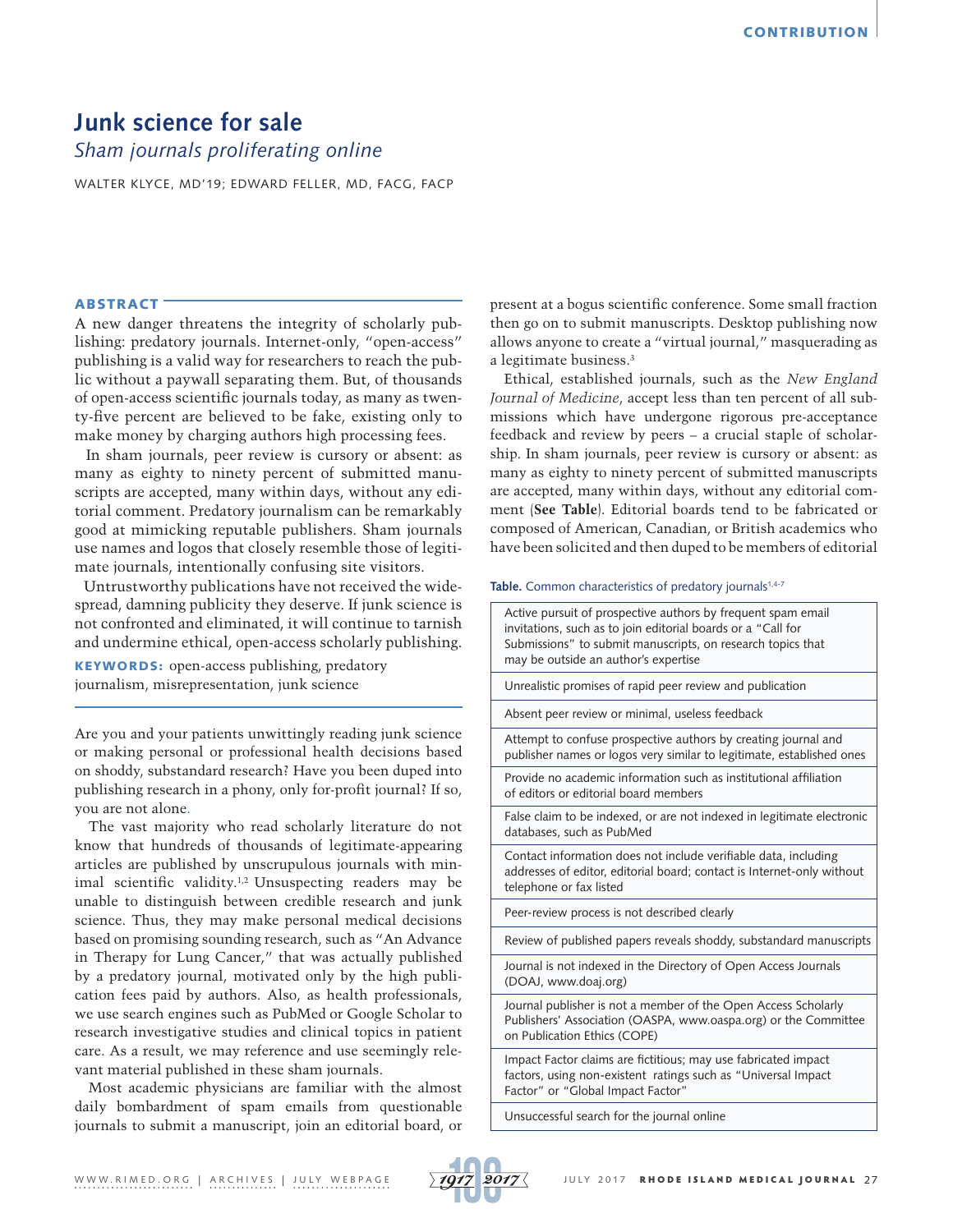boards, chair conferences, or submit journal articles.4

Predatory publishing has exploded in recent years. Between 2005 and 2010, the number of dishonest, onlineonly journals had increased from 18 to more than 900, many sporting deceptive names that mimic legitimate journals.<sup>5</sup> A later investigation identified as many as 8,000 predatory journals that published 420,000 articles in 2014.<sup>6</sup>

Medicine is not the only victim. A broad spectrum of shady, predatory publishers exists in fields as diverse as metallurgy, quantum mechanics, molecular biology, engineering, political science, and ornithology. Medicine is unique, however. It is the only science that is read by the lay public to inform personal health choices.

Internet-only, "open-access" publishing is a valid way for researchers to reach the public without a paywall standing between them. But, of the thousands of open-access scientific journals online, as many as 25% are believed to be fake, existing only to make money for their publishers by charging authors high processing fees.7 There are two broad types of predatory journals. The first is an easily recognized shoddy sham, replete with grammatical errors and nonsense. This type is primarily designed for inexperienced authors in underdeveloped countries for whom any publication is important for maintaining their position or helping with promotion.<sup>8</sup>

The second, more pernicious type of phony journal may be difficult to detect because it mimics reputable publications. An example, well-documented by John Bohannon, a respected journalist at *Science*, is the bogus *American Journal of Polymer Science*, a sound-alike and look-alike publication that intentionally mimics the respected *Journal of Polymer Science*, published by Wiley since 1946.<sup>9</sup>

Why are authors and readers fooled? To quote a famous cartoon, "On the Internet, nobody knows you're a dog." Predatory journalism can be remarkably good at mimicking reputable publishers. Sham journals use names and logos that closely resemble those of legitimate journals, intentionally confusing site visitors. Some bogus journals have professional-, legitimate-looking websites, despite their dubious origins. Many will adopt names with "American" in the title. But their only connection to the United States is often a rented mailbox somewhere. The vast majority of sham publishers and authors are from underdeveloped nations without rigorous academic enterprises. Yet many submissions are from authors in respected American medical institutions. Experienced scholars have been fooled into submitting manuscripts and joining editorial boards.<sup>10</sup>

One large study comparing potential predatory and legitimate journals found that one-third of predatory journals promoted bogus, non-existent impact metrics, one measure of an individual journal's quality. This investigation reported that as many as half of phony journals had names similar to other existing journals.<sup>1</sup>

In a 2013 exposé, Bohannon used a fake name to submit a fabricated manuscript "so hopelessly flawed as to be meaningless" to 300 suspicious open-access publishers.<sup>9</sup> More than half accepted the article, failing to respond even to blatant, glaring mistakes.

How do experienced academics get hooked? We speculate that one explanation may be that many of us have experienced the problem of our own borderline acceptable manuscript rejected two or three times by reputable journals, the last submission rejected in a few days without being sent for external peer review. The manuscript may be a case report with low publication priority, or a hypothesis-driven paper with study design problems without a robust sample size or marginal clinical outcomes. One of the authors, commonly a junior author, finds a seemingly satisfactory candidate publication; the manuscript is submitted. A few days later, without peer review, the manuscript is accepted along with a hefty authors' publication charge.

Now, a new scam bedevils the universe of scholarly publication: hijacked journals. A hijacked journal differs from a predatory one. A hijacked journal appropriates an inactive or careless website or uses a fake website that mimics the look, title and International Standard Serial Numbers (ISSNs) of a reputable journal. The distinction is that a predatory journal establishes a new brand.

Hijacked journals may be more likely to receive manuscripts from authors, because they mimic known publications, frequently appropriating the impact factor that ethical journals have earned from Thomson Reuters, the industry standard.11 Both predatory and hijacked journals commonly claim to have impact factors, but they usually have phony metrics such as the non-existent Universal Impact Factor or Global Impact Factor.11,12 Efforts by predatory publishers to enter the Thompson Reuters Impact factor database, through ploys such as purchasing journals already indexed in PubMed, must be thwarted.

Bohannon used the following example to illustrate construction of a fake website: build a convincing version of a website at a similar address – http://www.sciencmag.org/ rather than [www.sciencemag.org](http://www.sciencemag.org) – then drive Web visitors to the phony site. Hijacking the official domain is a devious twist because unsuspecting visitors still will log on to the hijacked journal site.13 Because the co-opted site retains the official Web domain of the legitimate publication, it is difficult to tell that it is fake. This new ploy of journal hijacking can flourish when journals are careless in maintaining website administration and security features. In the current system, publishers must pay periodically to re-register their journals' legitimate Web domains. Failure to re-register allows a waiting hacker to snatch a domain to create a fake journal site. As Bohannon states, there is no simple way to identify a journal that has lost control of its own Web domain.

Why does junk science thrive? For the unsuspecting, sham journals can present an easy path to success. Pressure to publish is another major reason for novice researchers and doctoral students in developing countries who are the major